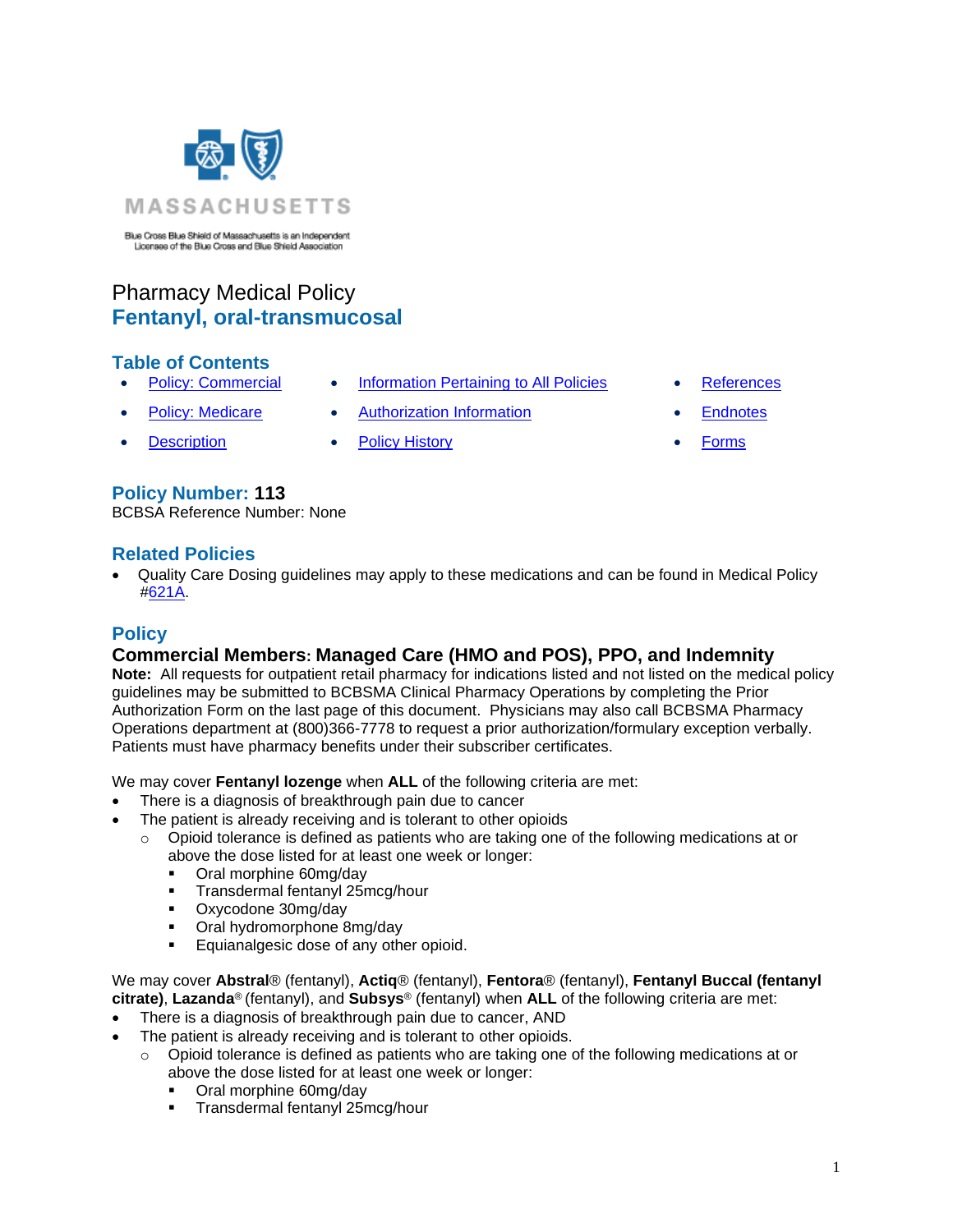- Oxycodone 30mg/day
- Oral hydromorphone 8mg/day, or
	- Equianalgesic dose of any other opioid.

#### AND

• There has been previous treatment failure with or a contraindication to **Fentanyl lozenge**.

We do not cover the above drugs for acute pain or other conditions not listed above.

#### <span id="page-1-1"></span>**Description**

**Abstral**® (fentanyl sublingual tablet), **Actiq**® (fentanyl lozenge) **Fentora**® (fentanyl buccal tablet), **Lazanda**® (fentanyl intranasal solution), **Onsolis**™ (fentanyl buccal film) and **Subsys**® (fentanyl sublingual spray) are potent, short-acting schedule II narcotic products that contain fentanyl as their active ingredient. They are indicated for the management of breakthrough cancer pain in patients who are already receiving and who are tolerant to opioid therapy for the underlying persistent cancer pain. **Abstral**®, **Actiq**®, **Fentora**®, and **Onsolis**™ (fentanyl buccal film) are rapid-acting narcotics that generally take less than 10 minutes to enter the bloodstream. Because of their potency, potential for abuse and safety concerns, these drugs carry a black box warning emphasizing the following:

- These products should only be used in breakthrough cancer pain.
- These products should only be used in patients who are already receiving and who are tolerant to opioid therapy for underlying cancer pain (opioid tolerance is defined as those patients taking at least 60mg morphine/day, 25 mcg transdermal fentanyl/hour or an equianalgesic dose of another opioid for a week or longer).
- These products are contraindicated in management of acute or postoperative pain
- These products should only be used in the care of cancer patients and only by oncologists and pain specialists who are knowledgeable of and skilled in the use of Schedule II opioids to treat cancer pain.

#### <span id="page-1-0"></span>**Individual Consideration**

All our medical policies are written for the majority of people with a given condition. Each policy is based on medical science. For many of our medical policies, each individual's unique clinical circumstances may be considered in light of current scientific literature. Physicians may send relevant clinical information for individual patients for consideration to:

Blue Cross Blue Shield of Massachusetts Pharmacy Operations Department 25 Technology Place Hingham, MA 02043 Tel: 1-800-366-7778 Fax: 1-800-583-6289

## **Prior Authorization Information**

#### **Outpatient**

For services described in this policy, see below for products where prior authorization **IS REQUIRED** if the procedure is performed **outpatient**.

|                                              | <b>Outpatient</b>                |
|----------------------------------------------|----------------------------------|
| <b>Commercial Managed Care (HMO and POS)</b> | Prior authorization is required. |
| <b>Commercial PPO and Indemnity</b>          | Prior authorization is required. |
|                                              |                                  |

<span id="page-1-2"></span>**Policy History**

| <b>Date</b> | $-1 - -$ |
|-------------|----------|
|             |          |